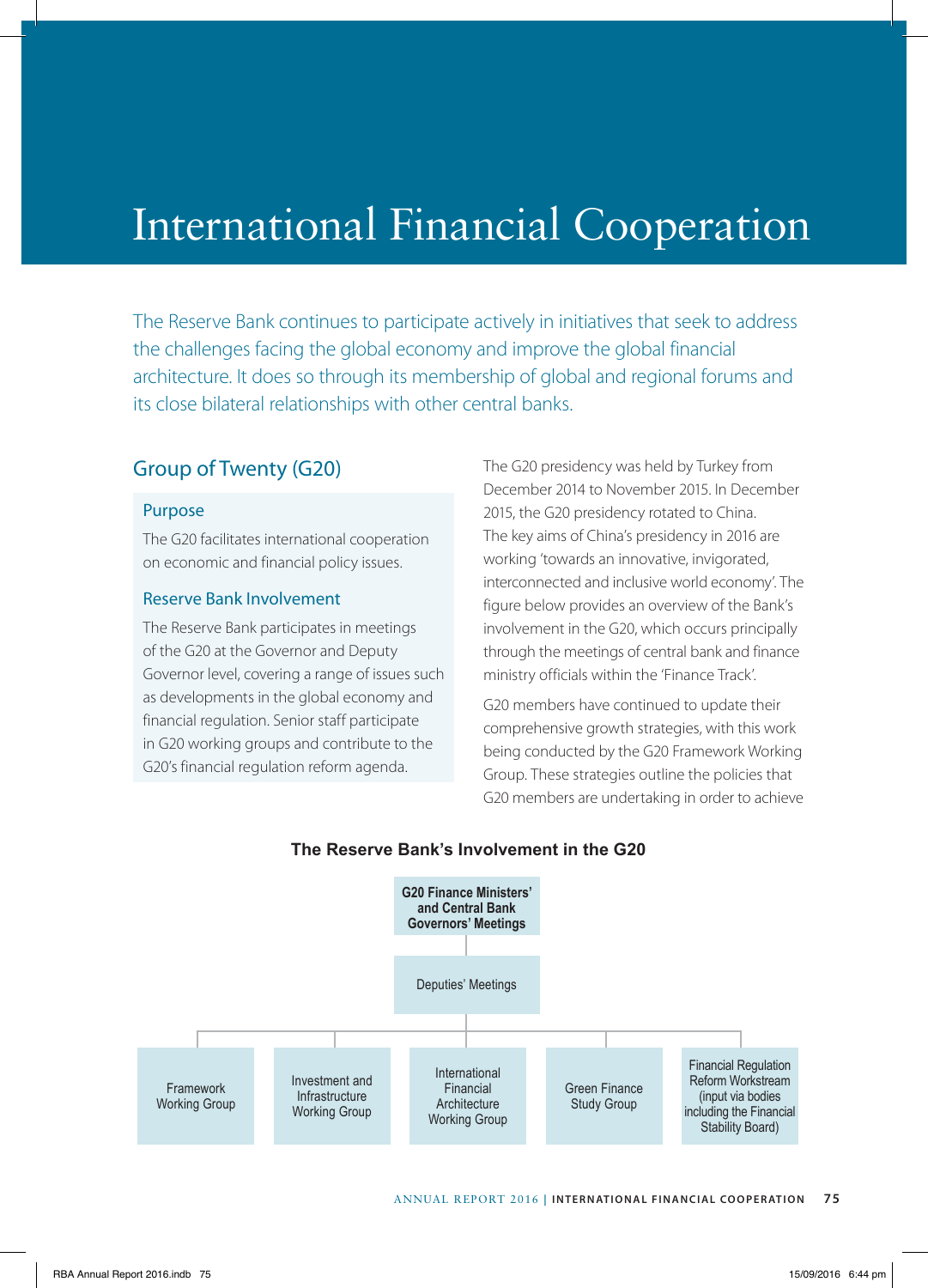the growth 'ambition' endorsed by leaders in November 2014, namely lifting the collective level of G20 GDP by at least 2 per cent by the end of 2018 relative to the International Monetary Fund's (IMF) forecast in October 2013. In 2015 and 2016, the focus has been on implementing the policies set out in the growth strategies. To complement this effort, the Chinese G20 presidency has also strengthened the structural reform agenda, including by commissioning the development of a structural reform indicator system.

In 2015, members of the Investment and Infrastructure Working Group developed strategies to support investment in infrastructure as well as to facilitate increased investment by small- and medium-sized enterprises. In 2016, the group has aimed to encourage greater lending for infrastructure by multilateral development banks, promote cross-border collaboration on infrastructure issues and foster private sector investment.

The G20 remains committed to strengthening the international monetary system, with the Chinese presidency having reconvened the International Financial Architecture Working Group in 2016. In line with this objective, the G20 has reiterated its support for maintaining a strong and adequately resourced IMF and urged that any further realignment of IMF quota shares should increase the representation of dynamic emerging market and developing countries. Members of the G20 have also discussed a range of other ways to increase the resilience of the international monetary system, including by enhancing the monitoring of capital flows, developing improved processes to restructure sovereign debt and strengthening the global financial safety net.

A G20 Green Finance Study Group was established under the Chinese presidency in 2016. The aim of the group is to identify potential market and institutional barriers that may be discouraging capital from flowing into green

projects and to analyse ways to attract private capital for green investment. The key findings of the study group will be published in a report.

Financial regulation reform continued to be an important element of the G20's agenda during the year in review, both to address the problems revealed by the financial crisis as well as potentially to mitigate new and emerging risks. The G20 and the Financial Stability Board (FSB) have an ongoing focus on several core reform areas: (i) building resilient financial institutions; (ii) ending 'too big to fail'; (iii) addressing 'shadow banking' risks; and (iv) making derivatives markets safer. G20 efforts continue to emphasise implementing agreed reforms in these core areas and assessing their effects. In this role, the FSB coordinates the post-crisis response across the key international regulatory standard-setting bodies and acts as a key conduit between these bodies and the G20.

## Financial Stability Board (FSB)

## Purpose

The FSB promotes international financial stability by coordinating national financial sector authorities and international standardsetting bodies as they work towards developing strong regulatory, supervisory and other financial sector policies.

FSB members include representatives from 24 economies as well as the main international financial institutions – including the Bank for International Settlements and the International Monetary Fund – and standard-setting bodies, such as the Basel Committee on Banking Supervision.

#### Reserve Bank Involvement

The Governor is a member of the FSB Plenary (the main decision-making body of the FSB),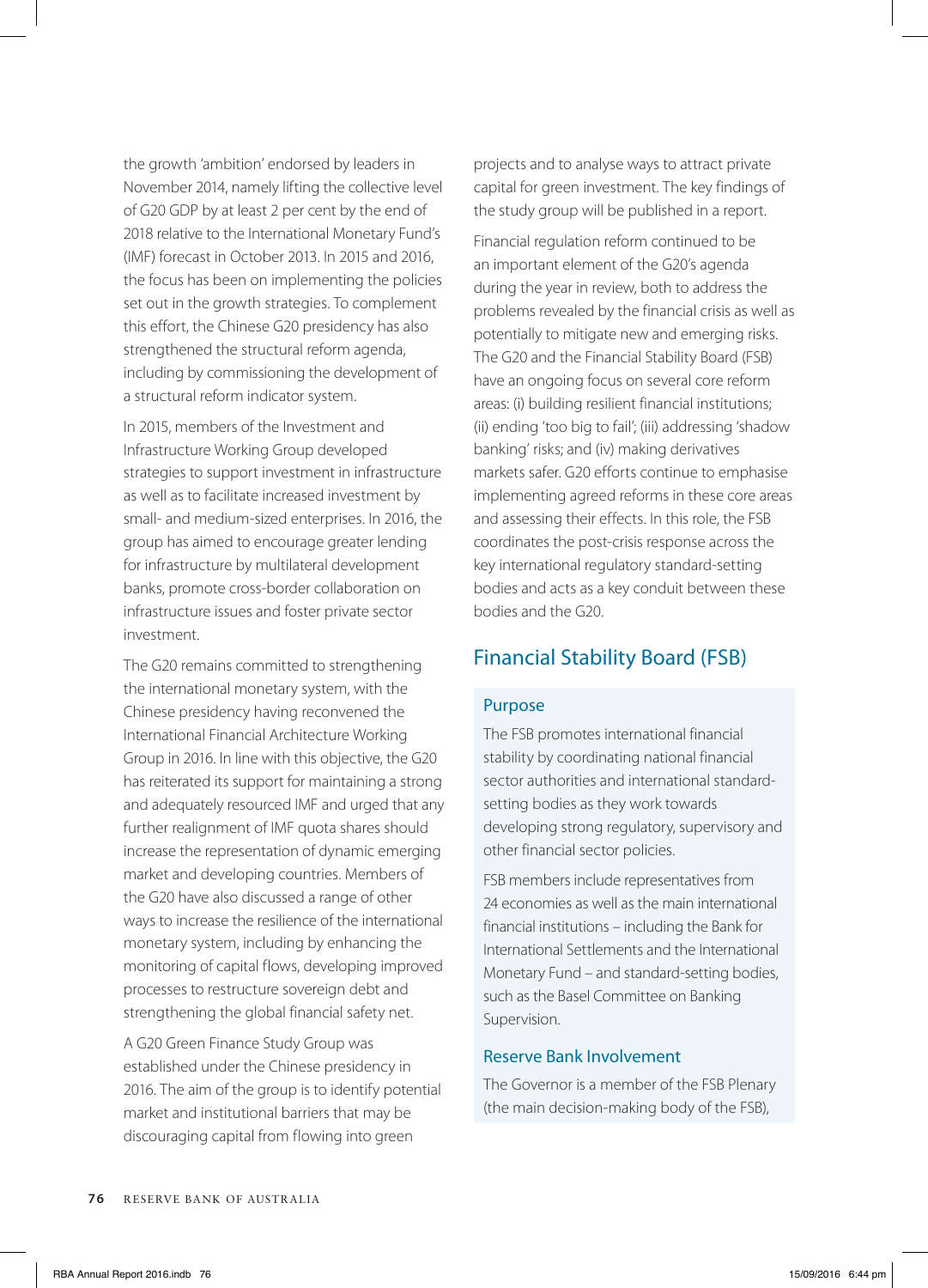Steering Committee and Standing Committee on Assessment of Vulnerabilities (SCAV). He was the chair of the latter throughout the 2015/16 financial year.

The Head of Financial Stability Department is a member of the Analytical Group on Vulnerabilities, while a senior staff member from Financial Stability Department participates in the FSB's Financial Innovation Network.

A senior staff member from Financial Stability Department attends meetings of the FSB Regional Consultative Group (RCG) for Asia and the Resolution Steering Group (ReSG).

A number of other staff members have participated, or continue to participate, in several FSB working groups.

As has been the case since the financial crisis, the FSB has continued to play an important role in developing and overseeing the global financial regulatory reform agenda over the past year.<sup>1</sup> The FSB conducts this work mainly through several

committees, with overall direction provided by the FSB Plenary. The Governor and senior executives from the Reserve Bank and other Council of Financial Regulators (CFR) agencies are members of the main FSB bodies.

The FSB's agenda includes ongoing work on identifying global risks and vulnerabilities, overseeing the core post-crisis reform areas noted above, as well as considering potential reform responses to new and evolving risks. The SCAV is the main FSB body for identifying and assessing risks in the global financial system and, with the Reserve Bank Governor as chair, the Bank was heavily involved in the SCAV's activities. Supporting the SCAV is the Analytical Group on Vulnerabilities (AGV), with the FSB's Financial Innovation Network also providing input to the AGV by monitoring financial innovation in order to assess the potential for future sources of systemic risk. The possible financial stability risks posed by the asset management industry remained a focus of the SCAV and AGV early in the past financial year, with the results handed



**The Reserve Bank and CFR Involvement in Key FSB Committees**

1 Further detail on FSB activities is reported in the RBA's semiannual *Financial Stability Review*.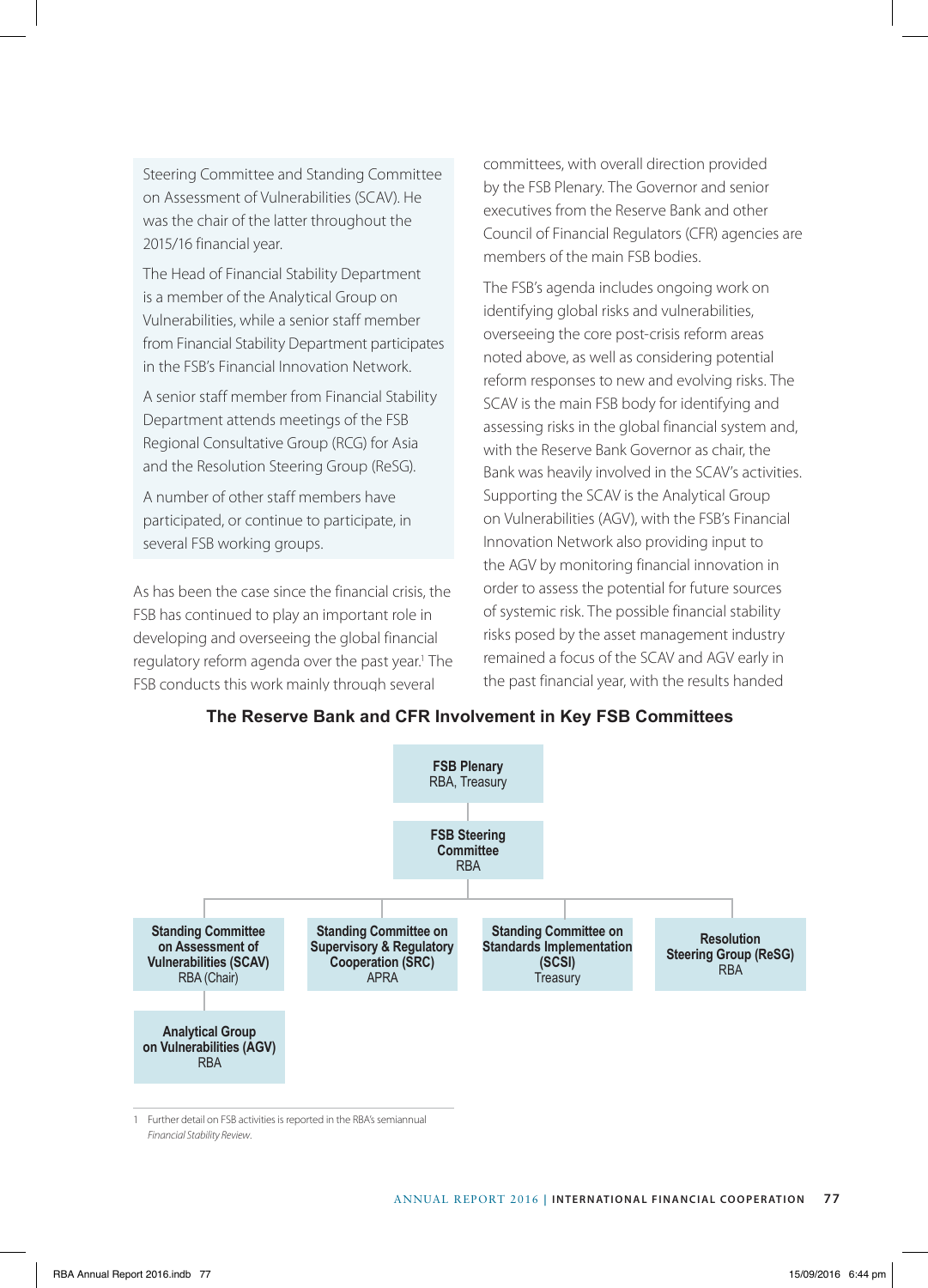to a separate FSB group, working under the Standing Committee on Supervisory and Regulatory Cooperation, to consider policies in this area. Policy recommendations were released for consultation in June 2016. More recent areas of focus for the SCAV include developing frameworks to consider potential systemic risk implications arising from developments in financial technology ('fintech') and from operational risks.

The work on asset management is linked to ongoing efforts by the FSB to address the risks posed by 'shadow banking' – defined by the FSB as credit intermediation involving entities and activities outside the regular banking system. Reserve Bank staff have been involved in the FSB's work on shadow banking in several ways. Staff participated in two FSB working groups: one examining potential responses to the risks posed by some shadow banking entities and securities financing transactions; and another collecting shadow banking data and assessing shadow banking risks. A senior staff member was also on the FSB peer review team that released its report on the implementation of the FSB's policy framework for other shadow banking entities in May 2016.

In addition, Reserve Bank staff members have been involved in other key FSB work areas over the past year, including:

**•** participation in the FSB's ReSG, which is progressing the FSB's work on resolution in line with its *Key Attributes of Effective Resolution Regimes for Financial Institutions* (the *Key Attributes*). The ReSG has worked on several specific areas during the year in review, including the total loss-absorbing capacity standard, enhancing central counterparty (CCP) resolvability (see below), cross-border effects of resolution actions, and insurer resolution and resolvability

- **•** membership of a ReSG subgroup, the Cross-border Crisis Management Group for Financial Market Infrastructures (fmiCBCM), which is working on the resolution of CCPs. In October 2014, the FSB re-issued the *Key Attributes* with annexes providing sectorspecific guidance on resolution, including for financial market infrastructures (FMIs). The fmiCBCM has been charged with reporting on the need and, as appropriate, developing proposals for further guidance to support CCP resolvability and resolution planning
- **•** cooperation with the other CFR agencies to implement G20/FSB commitments to reform over-the-counter (OTC) derivatives markets and to advance international work to reduce the scope for contagion in these markets. Implementation in this area is monitored by the FSB on an ongoing basis. The Australian Securities and Investments Commission (ASIC) and the Australian Prudential Regulation Authority (APRA) are the lead domestic regulators involved in this work, closely cooperating with the Reserve Bank on issues of common interest. The Bank and ASIC participate in the OTC Derivatives Regulators' Forum, an international group that facilitates cooperation and information sharing between regulators on OTC derivatives data held in trade repositories
- **•** participation in meetings of the RCG for Asia, one of six regional groups established to expand the FSB's outreach activities with non-member economies and to discuss issues relevant for the region.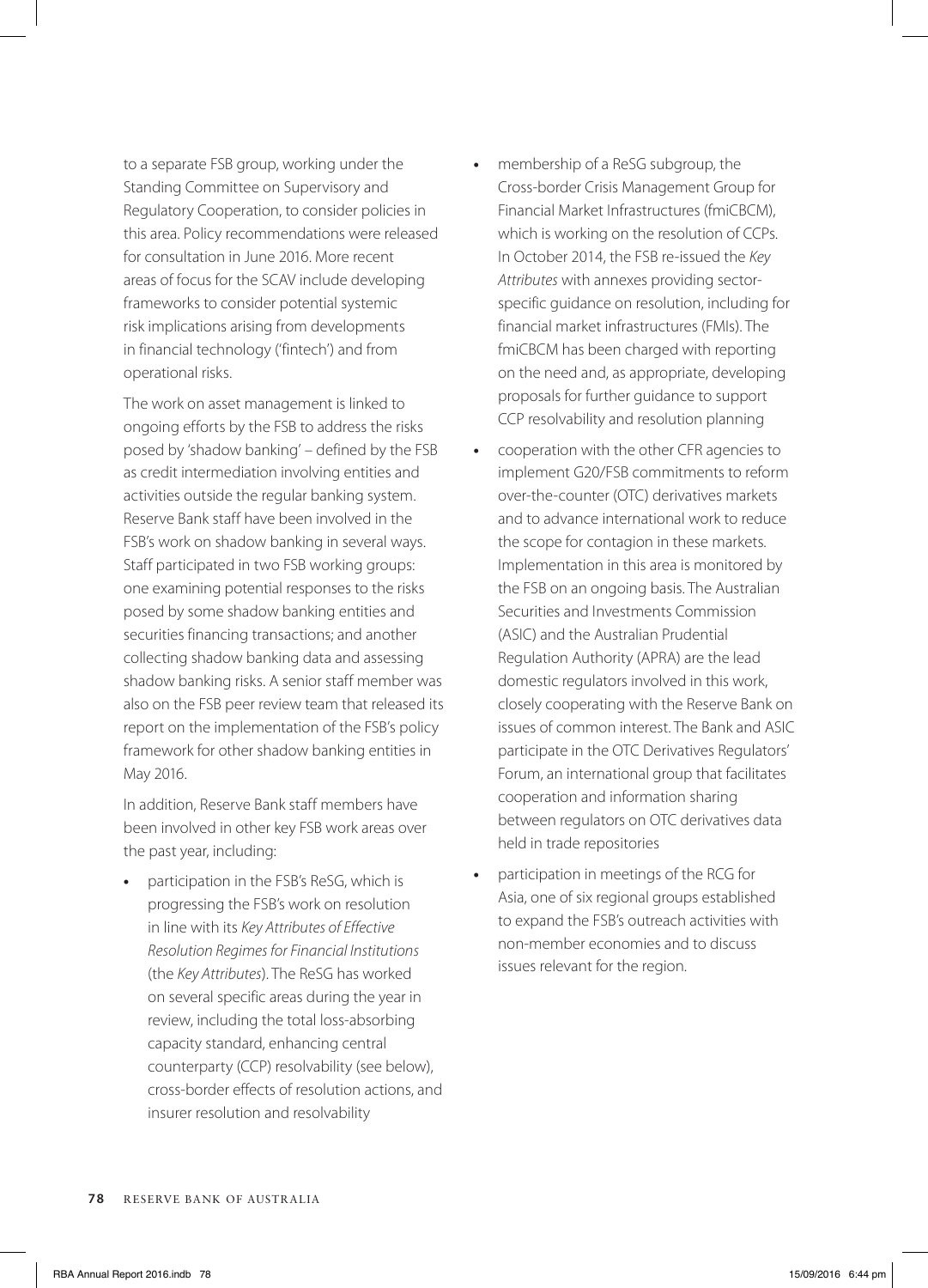# Bank for International Settlements (BIS)

## Purpose

The BIS and its associated committees play an important role in supporting collaboration among central banks and other financial regulatory bodies. It does so by bringing together officials to exchange information and views about the global economy, vulnerabilities in the global financial system and other issues affecting the operations of central banks.

#### Reserve Bank Involvement

The Reserve Bank is one of 60 central banks holding shares in the BIS.

The Governor or Deputy Governor attends the bimonthly meetings of governors and participates in meetings of the Asian Consultative Council.

The Assistant Governor (Financial Markets) chairs both the Markets Committee (MC) and the BIS working group on foreign exchange market best practices and is also a member of the Committee on the Global Financial System (CGFS).

The Head of International Department is also a member of the MC and senior staff participate in various working groups of the MC and CGFS.

The MC considers how economic and other developments, including regulatory reform and technological change, may affect market functioning, particularly central bank operations. In the past year, topics of discussion have included: how some central banks have implemented negative policy interest rates and the implications for market functioning and the transmission of monetary policy; the changing execution structure of fixed income markets;

developments in major financial markets, including in China; and approaches taken by central banks to gathering market intelligence. The CGFS also monitors developments in financial markets, but focuses on identifying and assessing potential sources of stress in the global financial system. In the past year, there continued to be extensive discussion in both the MC and the CGFS of the influence of unconventional monetary policies, and their eventual withdrawal, on capital flows to and from emerging market economies.

The Foreign Exchange Working Group (FXWG), chaired by the Assistant Governor (Financial Markets), is tasked with developing a single global code of conduct for the foreign exchange market and promoting greater adherence to the code. The first phase of the code was published in May 2016, covering ethics, information sharing, trade confirmation and settlement, account reconciliation processes and certain aspects of execution. The final code, which will cover a broader range of aspects of execution as well as governance, risk management and compliance, is scheduled to be released in May 2017.<sup>2</sup> The FXWG has also laid out its overall approach to adherence to the code and will work closely with market participants in the coming year to develop market-based mechanisms to embed the code in firms' cultures and practices.

In the past year, Reserve Bank staff have participated in a number of other MC and CGFS working groups, including:

- **•** an MC Study Group on electronic trading in fixed-income markets, which published its final report in January 2016
- **•** a CGFS Study Group on fixed-income market liquidity, which published its final report in January 2016

<sup>2</sup> The first phase of the code is available at <http://www.bis.org/mktc/ fxwg/gc\_may16.pdf>.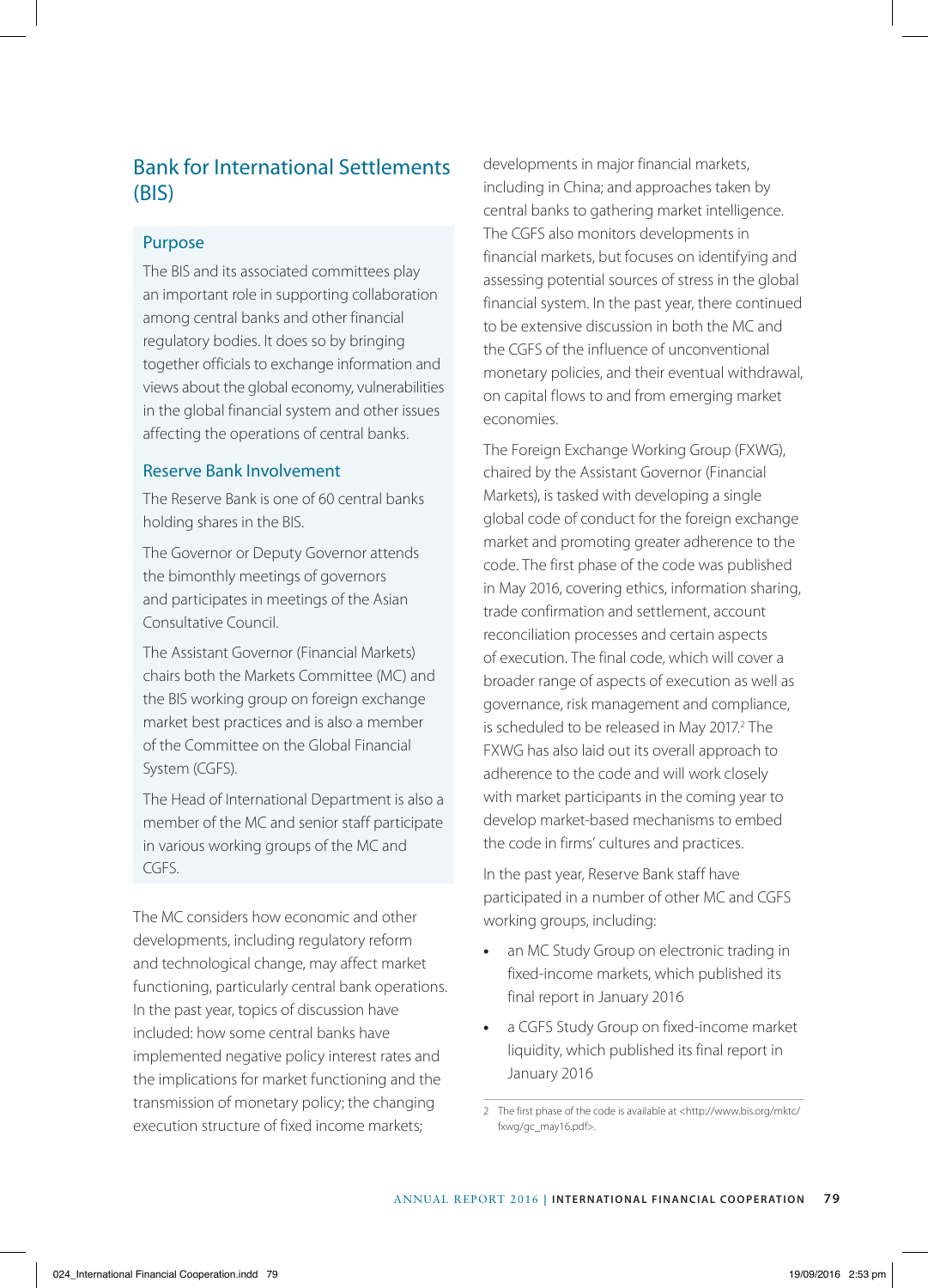- **•** a CGFS Study Group on the nexus between objective-setting and communication of monetary and macroprudential policies, which is due to report later in 2016
- **•** a CGFS Working Group on liquidity assistance, where work is ongoing.

# Basel Committee on Banking Supervision (BCBS)

## Purpose

The BCBS is the international standard-setting body for the banking sector and consists of members from 28 jurisdictions. It provides a forum for regular cooperation on banking supervisory matters, which seeks to enhance understanding of key supervisory issues and improve the quality of banking supervision worldwide.

## Reserve Bank Involvement

The Governor is a member of the Group of Governors and Heads of Supervision (GHOS), which is the oversight body for the BCBS.

The Assistant Governor (Financial System) is a member of the BCBS.

A senior staff member in Financial Stability Department is a member of the Macroprudential Supervision Group (MPG), which monitors and reports to the BCBS on systemic risk and global developments that relate to macroprudential and systemically important banks' supervision policy.

The Governor and Assistant Governor (Financial System) continued their participation in GHOS and the BCBS, respectively. An ongoing focus of the BCBS is monitoring the implementation of the Basel III capital and liquidity standards for banks. These standards were a key response to the global financial crisis, with the aim of increasing banks' resilience to financial and

economic shocks. The BCBS regularly reports its implementation monitoring findings to both the FSB and the G20. In its November 2015 report to the G20 Leaders, the BCBS indicated that implementation of the Basel III risk-based capital and liquidity reforms has generally been timely and consistent across jurisdictions. Domestically, APRA continues to implement Basel III reforms, in line with the internationally agreed timetable.

Over the past year, the MPG has worked on the BCBS' methodology for identifying global systemically important banks (G-SIBs), including the three-year review of the G-SIB framework. It also continued discussions of practical issues as jurisdictions develop their countercyclical capital buffer policies and worked on the advantages and disadvantages of different macroprudential approaches to managing systemic risk in the banking sector.

## Committee on Payments and Market Infrastructures (CPMI)

## Purpose

The CPMI serves as a forum for central banks to monitor and analyse developments in payment, clearing and settlement infrastructures and sets standards for them. It has members from 24 jurisdictions.

Joint working groups of the CPMI and the International Organization of Securities Commissions (IOSCO) bring together members of these two bodies to advance policy work on the regulation and oversight of FMIs.

## Reserve Bank Involvement

Senior staff from Payments Policy Department are members of the CPMI, the CPMI Working Group on Retail Payments and the CPMI Working Group on Digital Innovations.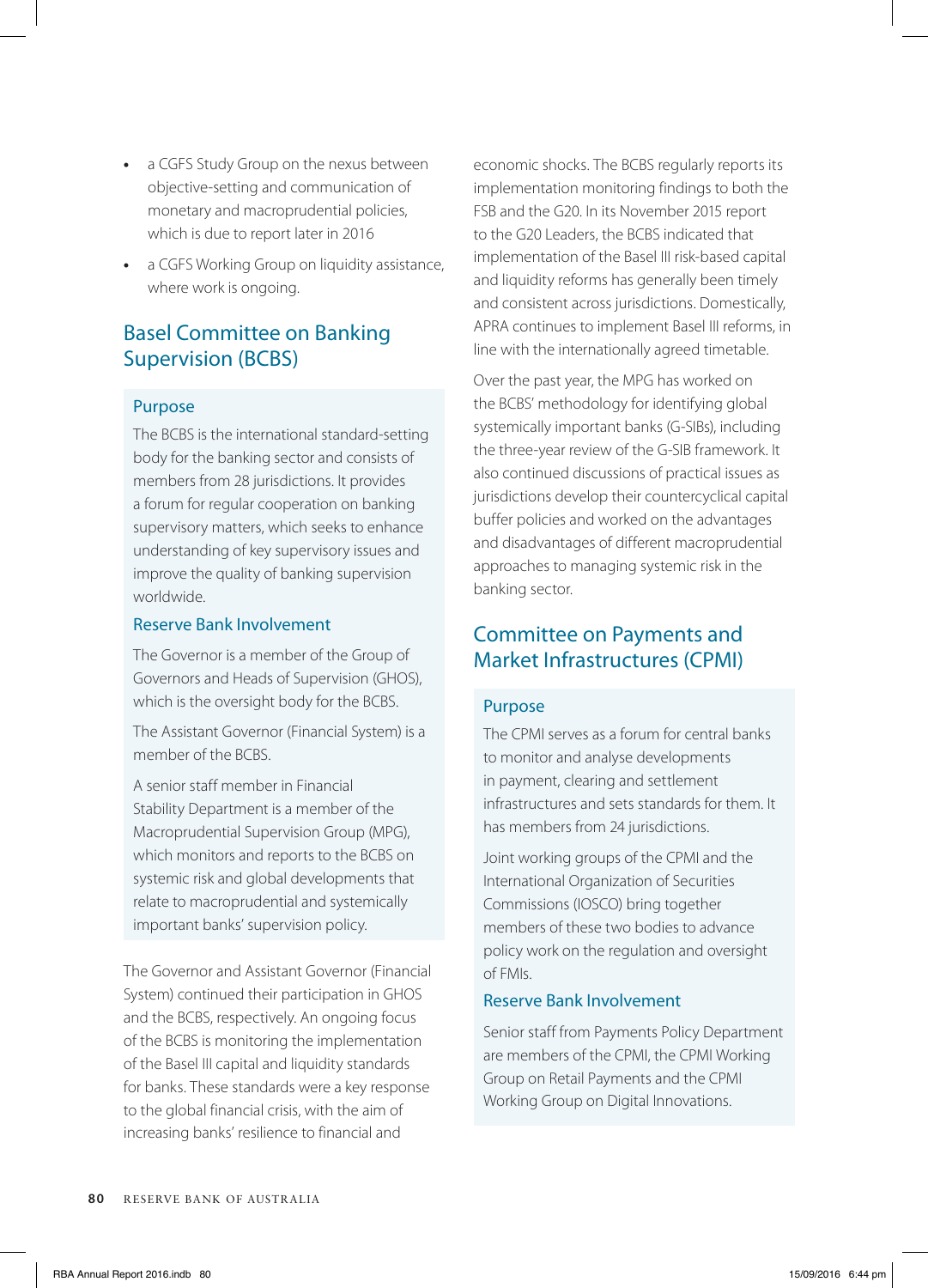Staff from Payments Policy Department are members of the:

- **•** CPMI-IOSCO Steering Group
- **•** CPMI-IOSCO Implementation Monitoring Standing Group (IMSG)
- **•** CPMI-IOSCO Policy Standing Group (PSG)
- **•** CPMI-IOSCO Working Group on Cyber Resilience.

A senior staff member from Payments Policy Department has served as co-chair of the CPMI-IOSCO IMSG, which monitors the international implementation of the *Principles for Financial Market Infrastructures* (PFMI). Other staff from Payments Policy Department have contributed as members of assessment teams in the IMSG's monitoring exercises. In November 2015, the IMSG published the findings of a peer review assessing the extent to which relevant authorities are observing the responsibilities associated with the PFMI in their regulation, supervision and oversight of FMIs. The Reserve Bank and ASIC were assessed as part of this exercise and were found to have observed the Responsibilities in the PFMI for all FMI types. In December 2015, the IMSG's assessment of the regulatory, supervisory and oversight frameworks for systemically important FMIs in Australia was published. The IMSG assessed Australia's regulatory and oversight frameworks for all FMI types to be consistent or broadly consistent with the principles in the PFMI.

The IMSG has also conducted a detailed review of the consistency of CCPs' implementation of the financial risk management standards in the PFMI; the findings from this fed into related work by the CPMI-IOSCO PSG, which recently published a consultation paper on CCP resilience and recovery. This work, to which a senior staff member of Payments Policy Department has contributed,

seeks to provide additional guidance to the PFMI in several key areas, including stress testing and margining. This work is part of the CCP work plan developed in conjunction with the FSB and the BCBS.

Payments Policy Department staff have also contributed to a number of CPMI and IOSCO working groups during the past year, covering issues such as the management of cyber risk and the implications of digital currencies and distributed ledger technology.

## Cooperative Oversight Arrangements

#### Purpose

To provide regulatory oversight of several FMIs that operate across borders.

#### Reserve Bank Involvement

Senior staff from Payments Policy Department have participated in:

- **•** an arrangement led by the Federal Reserve Bank of New York to oversee CLS Bank International, which provides a settlement service for foreign exchange transactions
- **•** a global oversight college for LCH.Clearnet Limited, chaired by the Bank of England
- **•** the SWIFT Oversight Forum, chaired by the National Bank of Belgium.

The Reserve Bank is also a member of the Crisis Management Group for LCH. Clearnet Limited. This group, chaired by the Bank of England, will discuss and facilitate development of the resolution plan for LCH. Clearnet Limited, taking into account the cross-border nature of its business.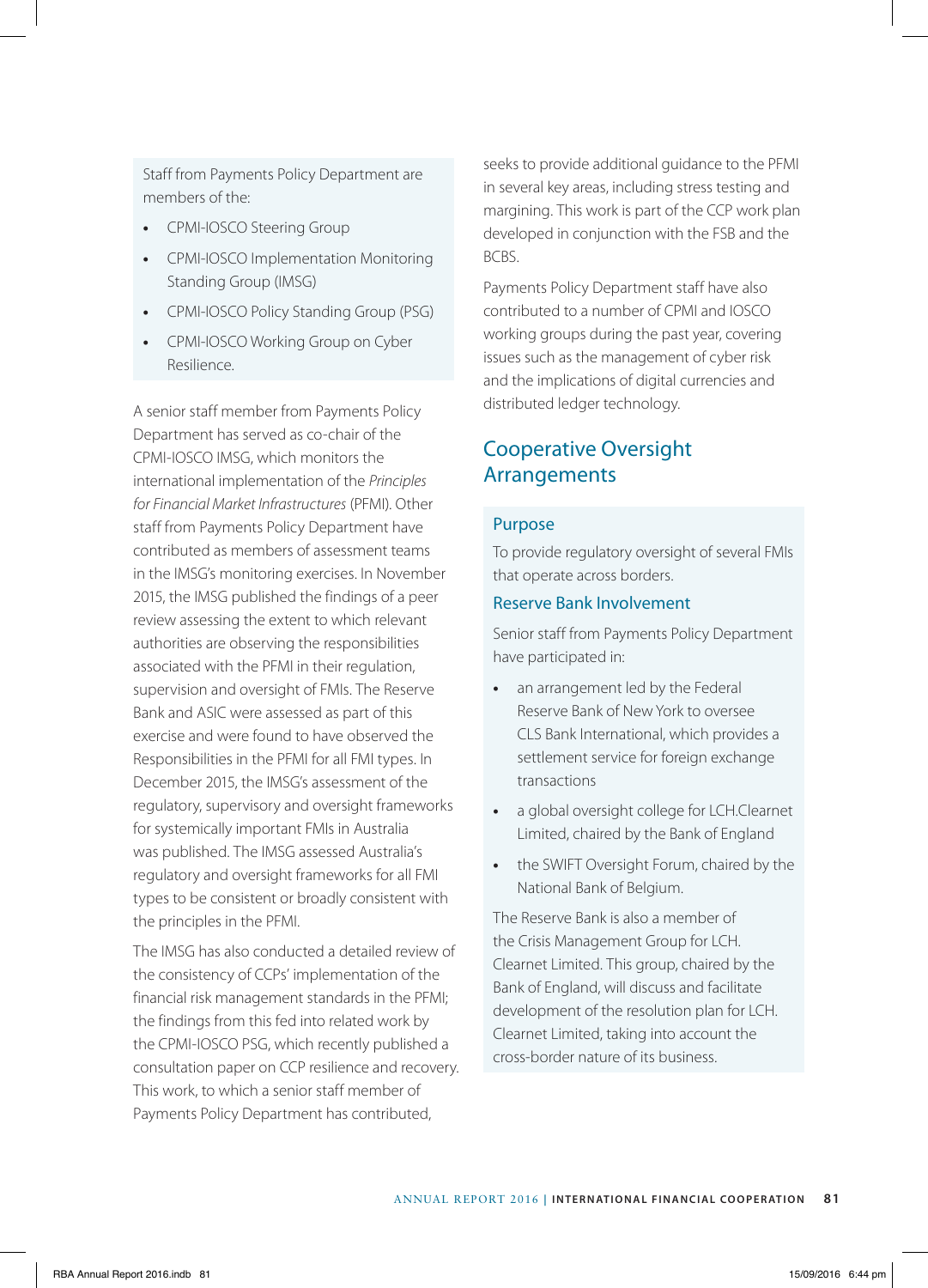# International Monetary Fund (IMF)

#### Purpose

The IMF is mandated by its members to oversee the stability of the international monetary system. The key ways it does this are through: bilateral and multilateral surveillance, which involves monitoring, analysing and providing advice on the economic and financial policies of its 189 members and the linkages between them; and the provision of financial assistance to member countries experiencing actual or potential balance of payments problems.

#### Reserve Bank Involvement

Australia holds a 1.39 per cent quota share in the IMF and is part of the Asia and the Pacific Constituency. This constituency was represented on the IMF's Executive Board by an Executive Director from Australia throughout the 2015/16 financial year.

The Reserve Bank supports the Constituency Office at the IMF by seconding an advisor with expertise in financial markets and financial sector issues. The Bank also works with the Australian Treasury to provide support to the Constituency Office on issues that are to be discussed by the IMF's Executive Board.

The IMF achieved a longstanding objective in January 2016 when quota and governance reforms agreed to in 2010 became effective following ratification by the United States Congress. Although these reforms had only a small effect on the overall size of the IMF's resources, they brought about a significant compositional shift by simultaneously doubling the IMF's permanent quota resources and reducing the IMF's reliance on borrowing from



Sources: IMF; RBA

member countries. The reforms also granted higher quota shares to emerging market and developing countries and increased their representation on the IMF Executive Board. For a discussion of the implications of the IMF quota reform for the Reserve Bank's balance sheet, see the chapter on 'Operations in Financial Markets'.

The IMF has continued to provide financial assistance to member countries, although the total number and size of new lending arrangements (excluding concessional facilities) declined in the IMF's 2015/16 financial year (which runs from May to April) to their lowest levels since the onset of the global financial crisis. New lending has, however, picked up again in the 2016/17 IMF financial year to date.

The recent pick-up in new lending has been accompanied by an increase in IMF credit outstanding, following declines over the previous four consecutive IMF financial years. At the end of July 2016, IMF credit outstanding was SDR55 billion, around 60 per cent of which was accounted for by Greece, Portugal and Ukraine.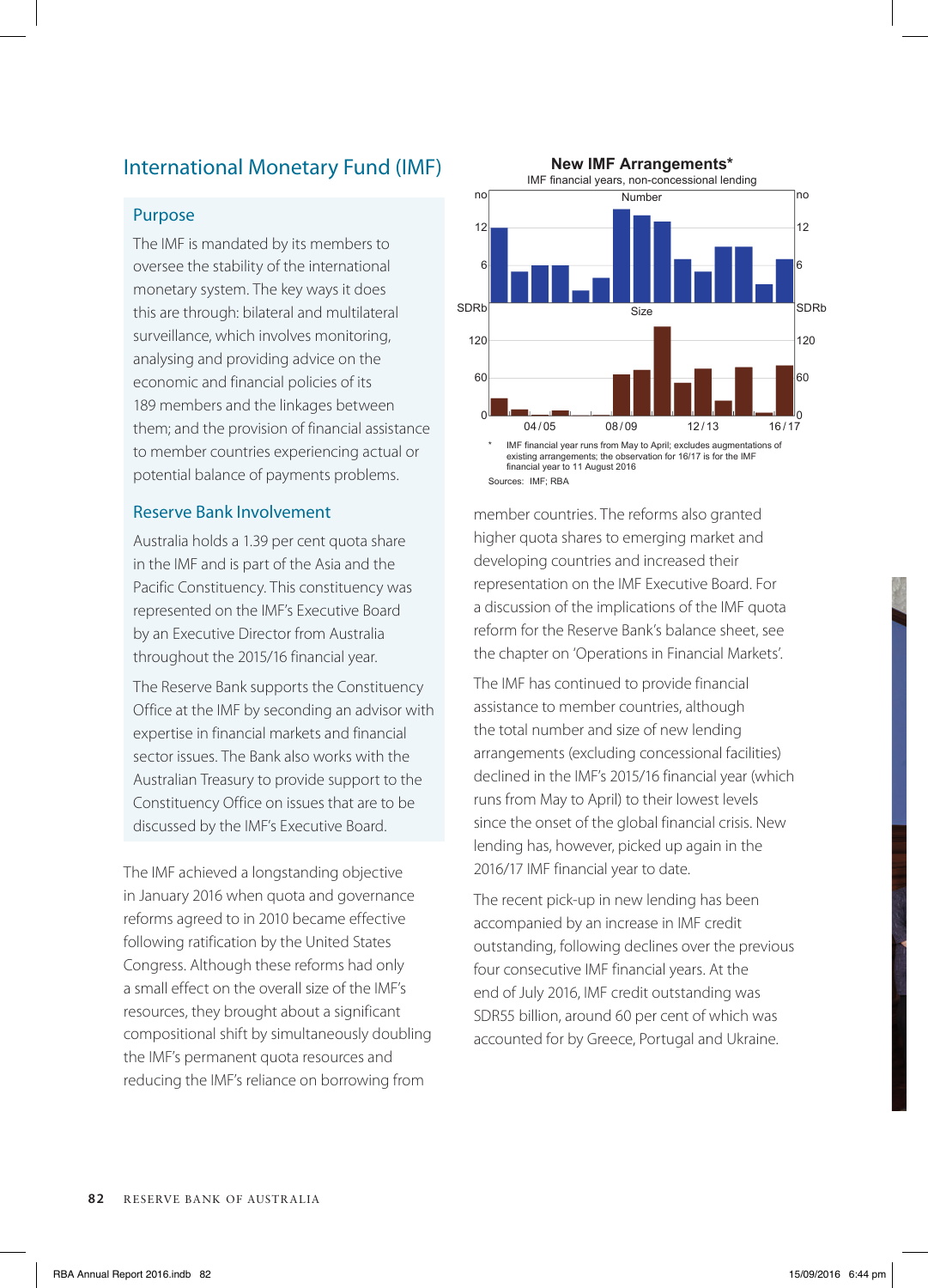# Executives' Meeting of East Asia-Pacific Central Banks (EMEAP)

## Purpose

EMEAP brings together central banks from 11 economies in the east Asia-Pacific region – Australia, China, Hong Kong SAR, Indonesia, Japan, Korea, Malaysia, New Zealand, the Philippines, Singapore and Thailand – to discuss issues relevant to monetary policy, financial markets, financial stability and payments systems in the region.

#### Reserve Bank Involvement

The Reserve Bank participates in EMEAP at a number of levels, including at the Governor and Deputy Governor levels.

Senior staff also participate in the EMEAP Working Groups on Financial Markets, Banking Supervision, and Payment and Settlement Systems, and meetings of IT Directors.

The EMEAP meetings consist of the Governors' and the Deputies' meetings, as well as the Monetary and Financial Stability Committee (MFSC) meeting. Support is provided by several working groups, which focus on a wide range of central banking issues.

The Reserve Bank hosted the 50th EMEAP Deputies' Meeting in Sydney in April 2016. At the Deputies' and MFSC meetings during the past year, members discussed a range of topics, including the impact of economic and financial market developments in China, the



Deputy Governor Philip Lowe (centre, front) with participants at the 50th EMEAP Deputies' Meeting, Sydney, April 2016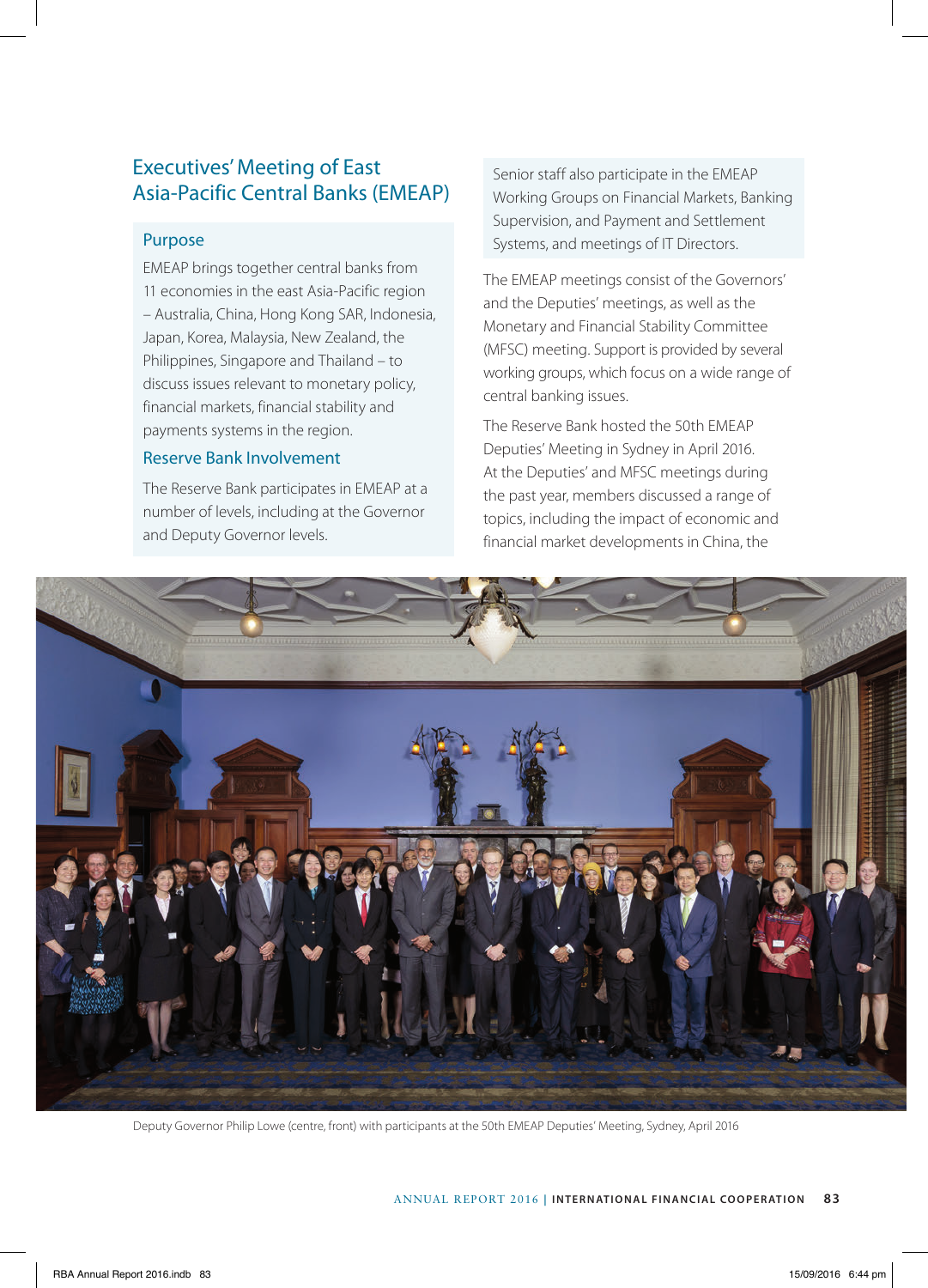

Deputy Governor Philip Lowe with participants at the 50th EMEAP Deputies' Meeting, Sydney, April 2016



#### **The Reserve Bank's Involvement in EMEAP**

risks associated with current monetary policy settings in the advanced economies, volatility in global financial markets and the broader growth outlook for the region. These groups also continued to maintain close relationships with international institutions such as the IMF and the BIS through regular dialogue on topical issues.

The Working Group on Financial Markets focuses on the analysis and development of foreign exchange, money and bond markets in the region. Every second meeting of this group is held in conjunction with the BIS Financial Markets Forum. In the past year, the group has continued to hold regular discussions on the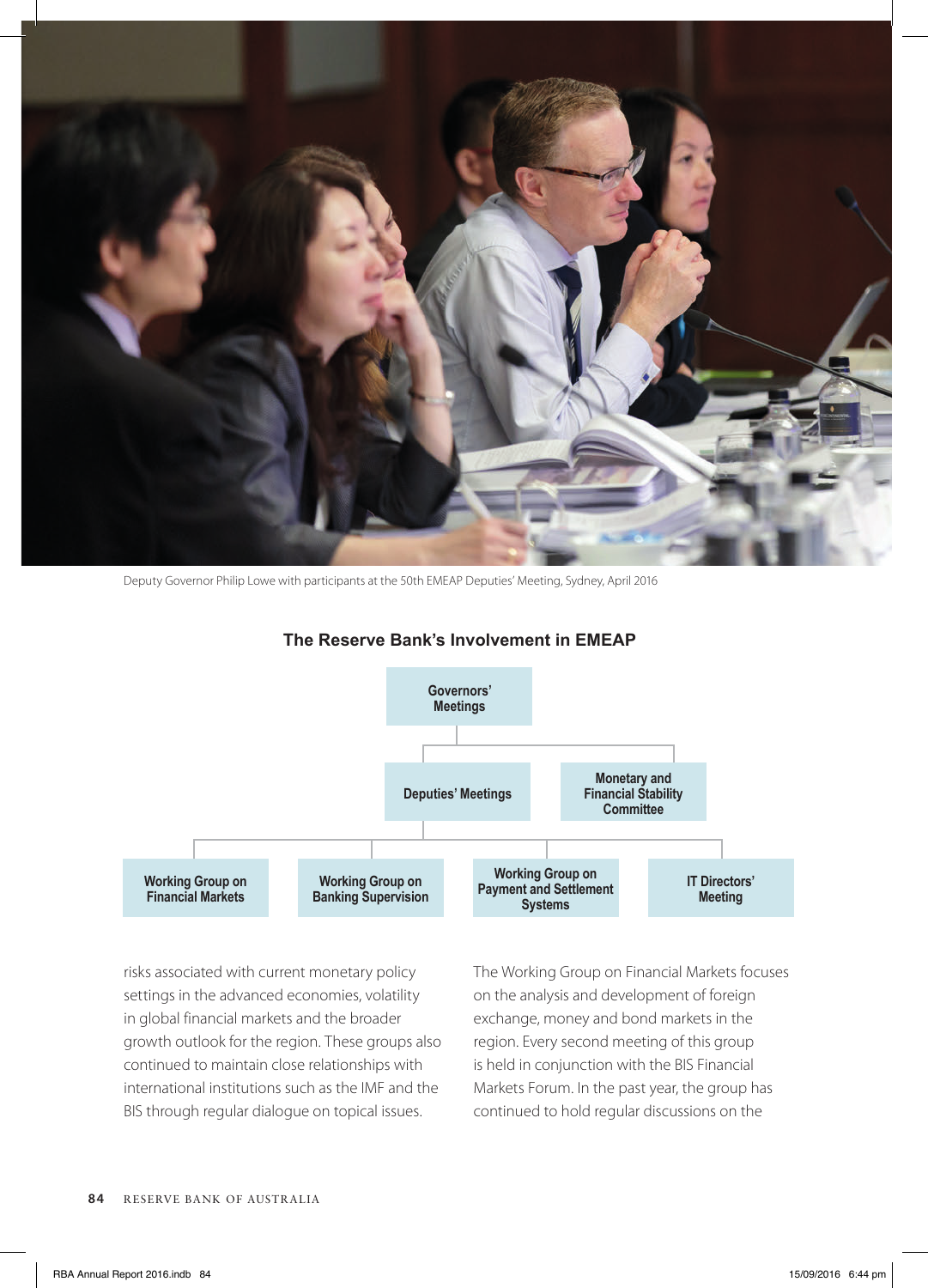impact of global policy developments and regulatory reform measures on regional financial markets, with a particular focus on assessing the impact of mandatory trading rules on OTC derivative markets and the impact of liquidity regulations on market functioning and central bank operations. The group has also continued its work on developing local currency-corporate bond markets, through the Asian Bond Fund (ABF) Initiative. On 1 July 2016, EMEAP announced the closure of ABF1, which invests in US dollar-denominated securities, with the funds of member central banks (including the Reserve Bank) being transferred to ABF2, which invests in local currency-denominated securities (see the chapter on 'Operations in Financial Markets' for further detail).

The Working Group on Banking Supervision (which also comprises representatives of EMEAP members' prudential regulators, including APRA) provides a regional forum for sharing experiences about best practices in banking supervision. The group discussed several issues over the past year, including banking stability in the region, the implementation of international reforms, such as Basel III and OTC derivatives market reforms, recovery and resolution planning, and differences in bank business models across regions.

The Working Group on Payment and Settlement Systems has focused on monitoring progress and sharing information on members' implementation of the G20 OTC derivatives market reforms and examining potential oversight issues arising from real-time retail payment systems.

The IT Directors' Meeting provides a forum for discussions on developments in information technology and their implications for central banks. Recent meetings have focused on enhancing cyber resilience and building information technology capabilities.

# Organisation for Economic Co-operation and Development (OECD)

#### Purpose

The OECD comprises the governments of 35 countries and is committed to promoting policies that improve economic and social development globally.

#### Reserve Bank Involvement

The Reserve Bank's Chief Representative in Europe is a member of the OECD's Committee on Financial Markets.

The OECD Committee on Financial Markets is responsible for financial market issues and aims to promote efficient, open, stable and sound financial systems. In the past year, the Committee has discussed OECD work on financial sector guarantees, long-term investment financing, green financing and developments in the structure and efficiency of financial markets.

# Technical Cooperation and Engagement in the Asia-Pacific Region

#### The Government Partnership Fund (GPF)

#### Purpose

The Australian Government's GPF program has supported an exchange of skills and knowledge between Australian public sector institutions and their Indonesian counterparts through a series of attachments and workshops since 2005/06.

#### Reserve Bank Involvement

In 2015/16, a total of eight Bank Indonesia staff members were attached to the Reserve Bank, covering the areas of economic